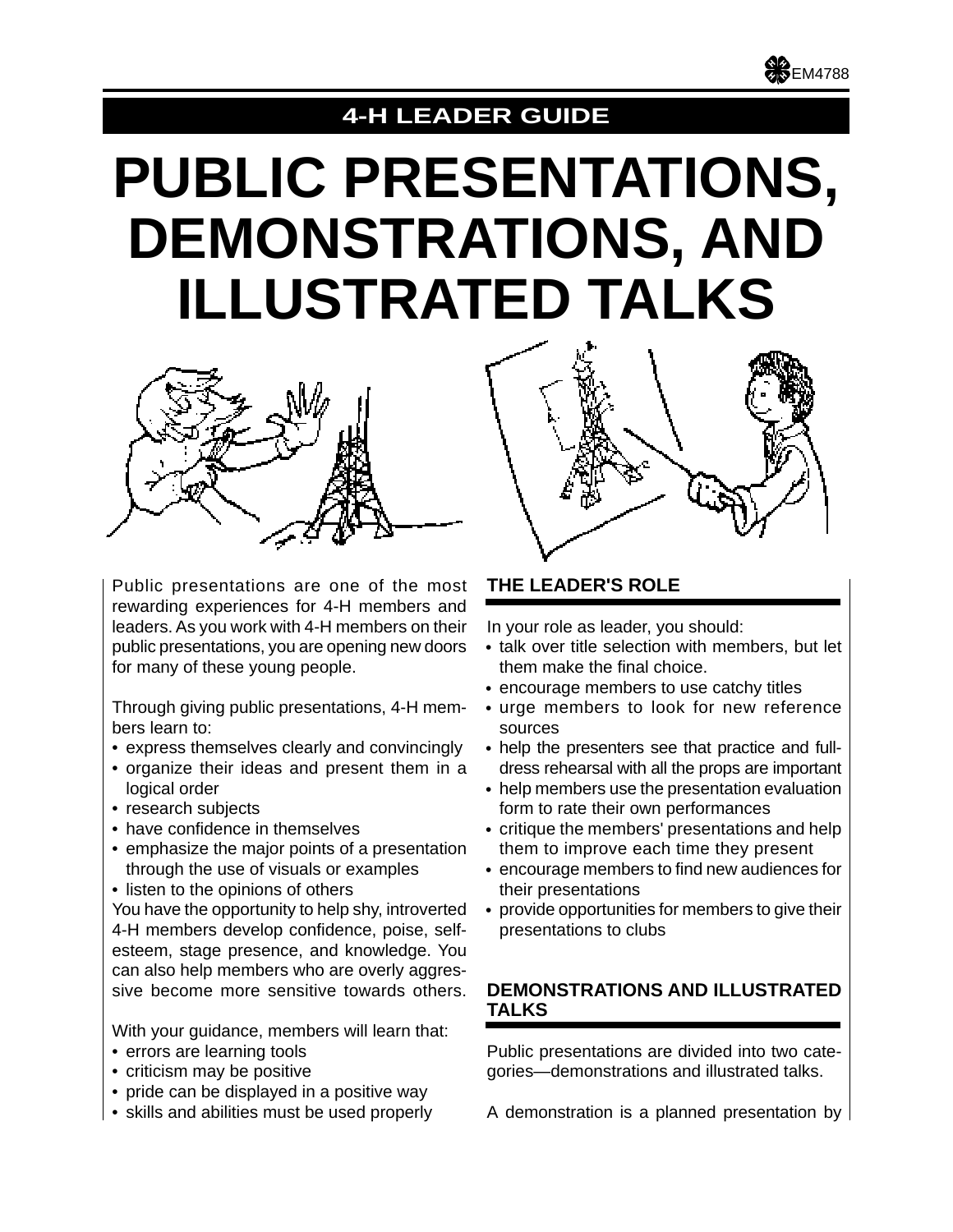one or more 4-H members who teach by showing and explaining things. The 4-H member describes what he or she is doing and makes something using ingredients, tools, etc. Usually, at the conclusion of a demonstration, the finished product is available for the audience to touch, taste, feel, or test.

An illustrated talk tells how something is done and includes visuals. In an illustrated talk, flip charts, posters, pictures, models, cut outs, slides, flannel board, chalkboard, or real objects are used. There is no finished product. An illustrated talk is the same as a demonstration, except that visual aids are used instead of making an actual product.

# **TEACHING BEGINNERS**

Approach public presentations with a positive attitude to make your task as a leader easy. Your relaxed attitude toward public presentations influences the 4-H member positively and will help him or her view presentations as a nonthreatening part of the 4-H experience. This is particularly important when teaching new and young 4-H members how to make public presentations.

4-H members should start giving public presentations at project meetings. Encourage members to give impromptu presentations at the teachable moment, without competition.

Impromptu presentations help 4-H members ease into more formal, competitive events with confidence and assurance. Threading a needle while telling how to do it, identifying and demonstrating parts of a stove or a sewing machine, and showing and telling how to cut out a simple garment are only a few examples of simple demonstrations.

Ask members to do impromptu presentations several times prior to giving a formal presentation. This builds self-confidence and confidence in speaking to a group. After several informal opportunities, determine if the member is ready to go on to present.

When 4-H members first progress to formal presentations make certain that their presentations



are simple and that they are on the program early to retain excitement and reduce fear. New presenters should be scheduled together and should never follow a sophisticated, polished presentation. Presentations given by members of similar experience and age also should be scheduled together.

Junior leaders can teach young and new members how to give simple demonstrations and illustrated talks. From their own experience, they can provide topics and techniques to help less experienced 4-H'ers overcome shyness.

Encourage new presenters to spend considerable time developing titles and introductions. Catchy titles and good introductions provide smooth and easy starts.

The new presenter may falter and make mistakes. Help if you can, but stop short of taking over. In your eagerness to see a good finished product and to help the 4-H member feel like a success, remember that your real responsibility is to develop the presenter.

Several things are important to the member after the presentation.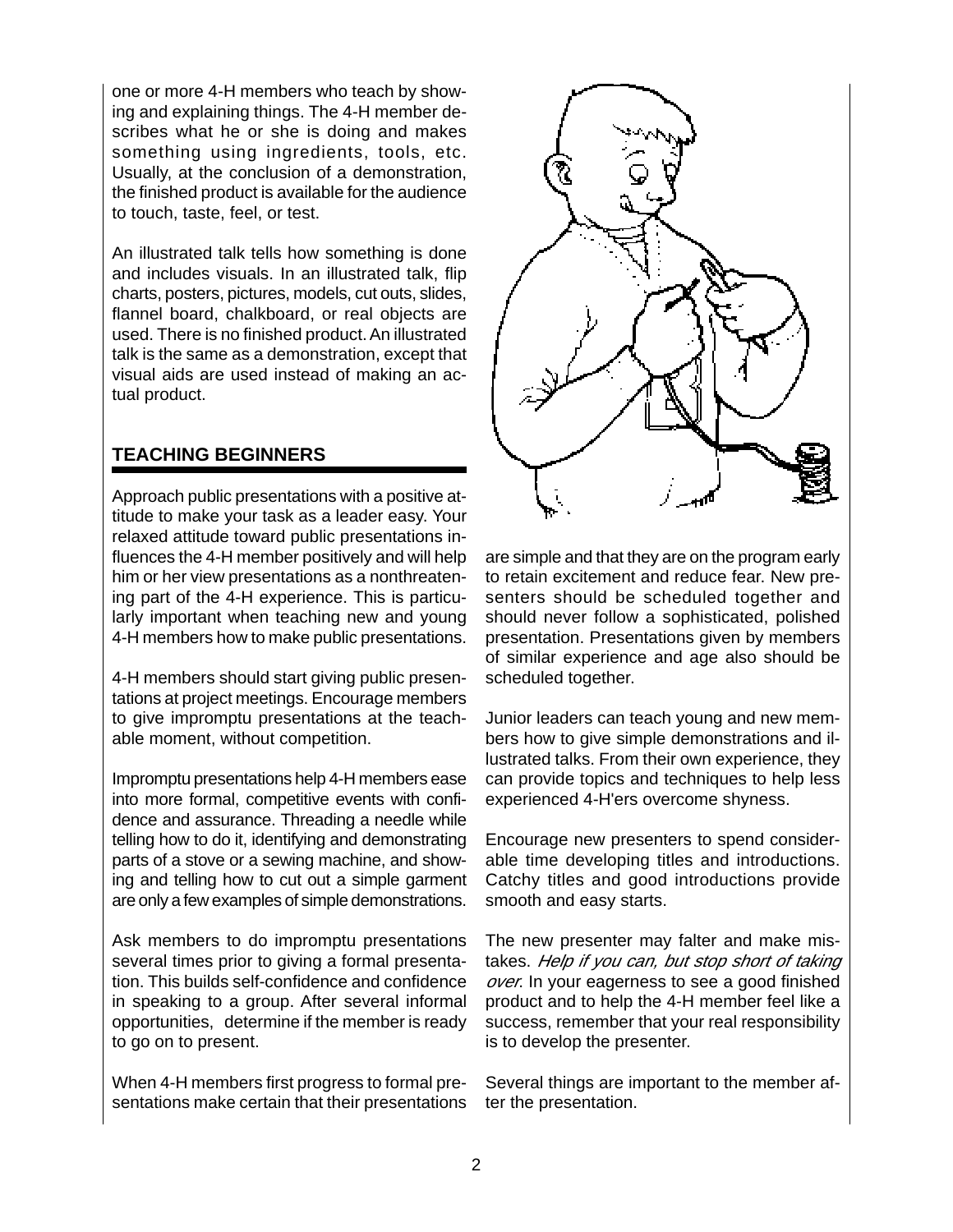

- 1. Praise. Applause from peers, a smile, or a nod from the leader as the member walks to a seat are simple forms of recognition that are worth a fortune.
- 2. Following the presentation, provide a retreat for the member to unwind unnoticed.
- 3. Review the public presentation evaluation with the member. The 4-H'er should respond to the evaluation and be encouraged to question unclear comments.

When beginning presenters have mastered basic skills at the club level, they may graduate to general club meetings, to community presentations, and finally to state competition. Observe the 4-H member's progress carefully to determine when the member is ready to move to a different level.

# **RETAINING THE SEASONED PRESENTER**

Encourage 4-H members who have given a number of successful presentations to work more on their own. Seasoned 4-H presenters:

- choose topics that interest them
- relate topics to their own experiences
- challenge their capabilities
- design presentations for different types of audiences

You can help older 4-H members retain their excitement about public presentations by:

- suggesting current subjects
- putting them in touch with new resources
- teaching them research techniques
- helping them choose subjects that may be useful for different occasions
- providing presentation opportunities
- using them as role models for and teachers of younger members

Older 4-H members can develop outlines based on the three basic parts of a public presentation. They are the introduction, the body, and the summary.

# **The Introduction**

Teach members to be prepared to introduce themselves, even though most presenters are introduced by someone else. Members should listen carefully when they are being introduced so that they do not repeat the introduction.

Encourage 4-H members to be creative and to try different ways of beginning their presentations. These might include:

- questions
- statistics concerning the presentation
- a statement of a problem
- a creative, stimulating visual
- showing a completed product
- an exaggerated, ill-prepared conclusion
- comparisons of several things

# **The Body**

In the body of the presentation, the member should do what he or she said would be done in the introduction. The subject matter and main points should be in the body.

The body of the presentation should be planned based on:

- the steps necessary to carry out the presentation
- the logical order of the steps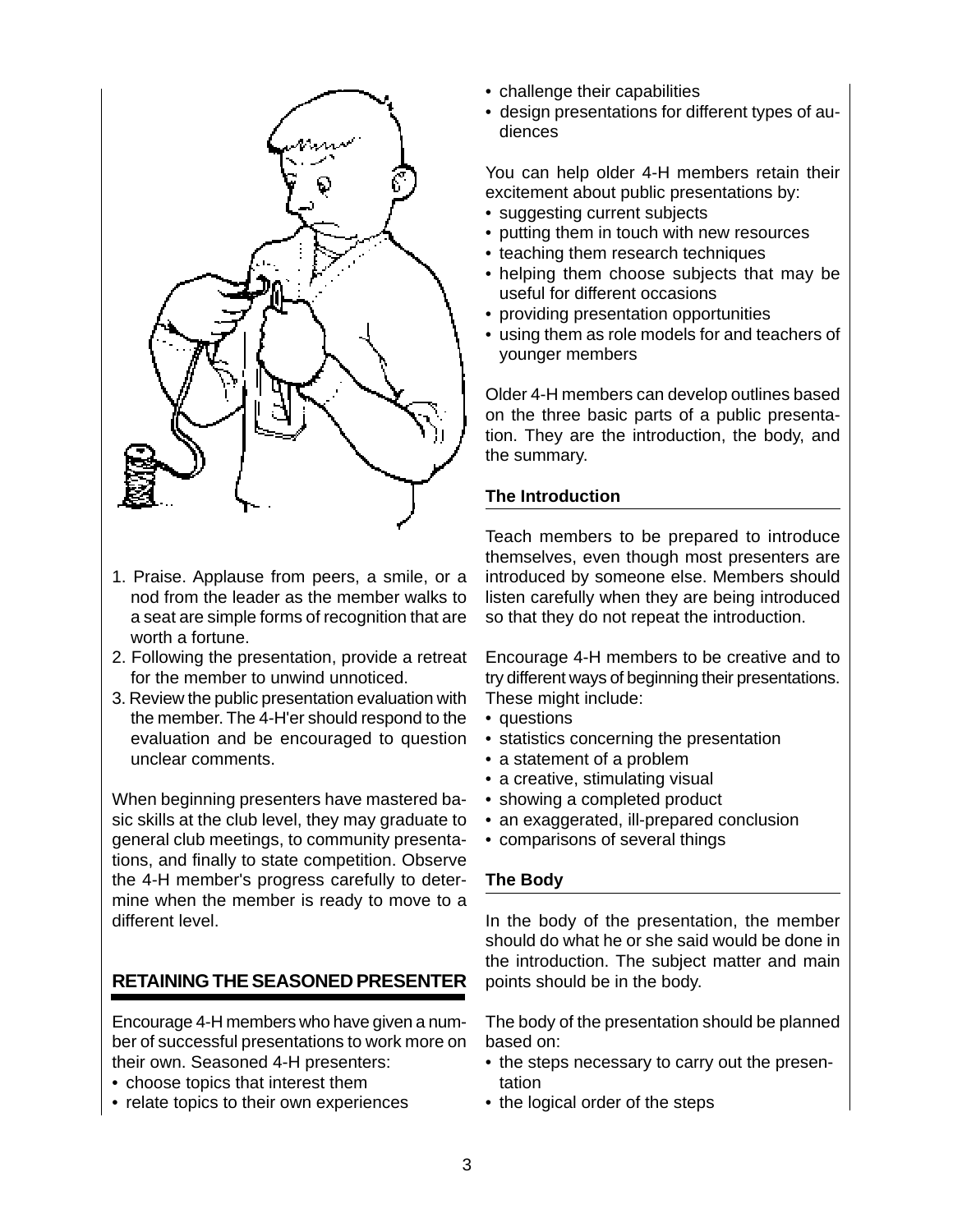- what must be said to explain the order of events and to fill action time
- the materials needed
- visuals—necessary or not

#### **The Summary**

The summary is the last chance the 4-H member has to put his or her point across. Confine remarks to points that were covered in the body. Never introduce new material at this point.

While researching and developing the presentation, members should acquire more information than they present. This additional information prepares them to answer questions at the end of the presentation. Members should either answer questions, promise to do research to find an answer, or refer questions to the audience. Then they should thank the audience for attending their presentation.

Samples, recipes, or an invitation to inspect the final product are appropriate ways to close a presentation.

# **STEPS IN DEVELOPING A PRESENTATION**

What follows is one way to prepare for a presentation.

- visualize the audience
- choose a subject
- gather information
- work out a plan
- choose equipment and visuals
- practice delivery
- devise a title

#### **Visualize the Audience**

The 4-H member has his or her audience in mind while preparing a presentation. The 4-H'er should consider who will be there—4-H members, leaders, parents, members of another organization? What are their interests? How many will there be? What kind of meeting is it? What does the audience know about the subject? All of these questions are important.



# **Choose a Subject**

The subject should fit the 4-H member's interests, experience, knowledge, and skills. It should be exciting, not dull; challenging, not routine.

4-H projects provide excellent presentation ideas. If your members find it hard to think of ideas, ask them to open their project manuals and see how many topics they find there.

Success is most likely if a member chooses a subject from his or her own project experience. Familiarity with the topic provides more to talk about, more ease in handling equipment, and less tendency to be upset by questions from the audience.

When a particular topic is under consideration for a presentation, the member might ask these questions:

- is it related to a 4-H project or activity in which I have participated
- is it timely or important
- can I limit the topic to one major, explainable idea
- does it fit the time limit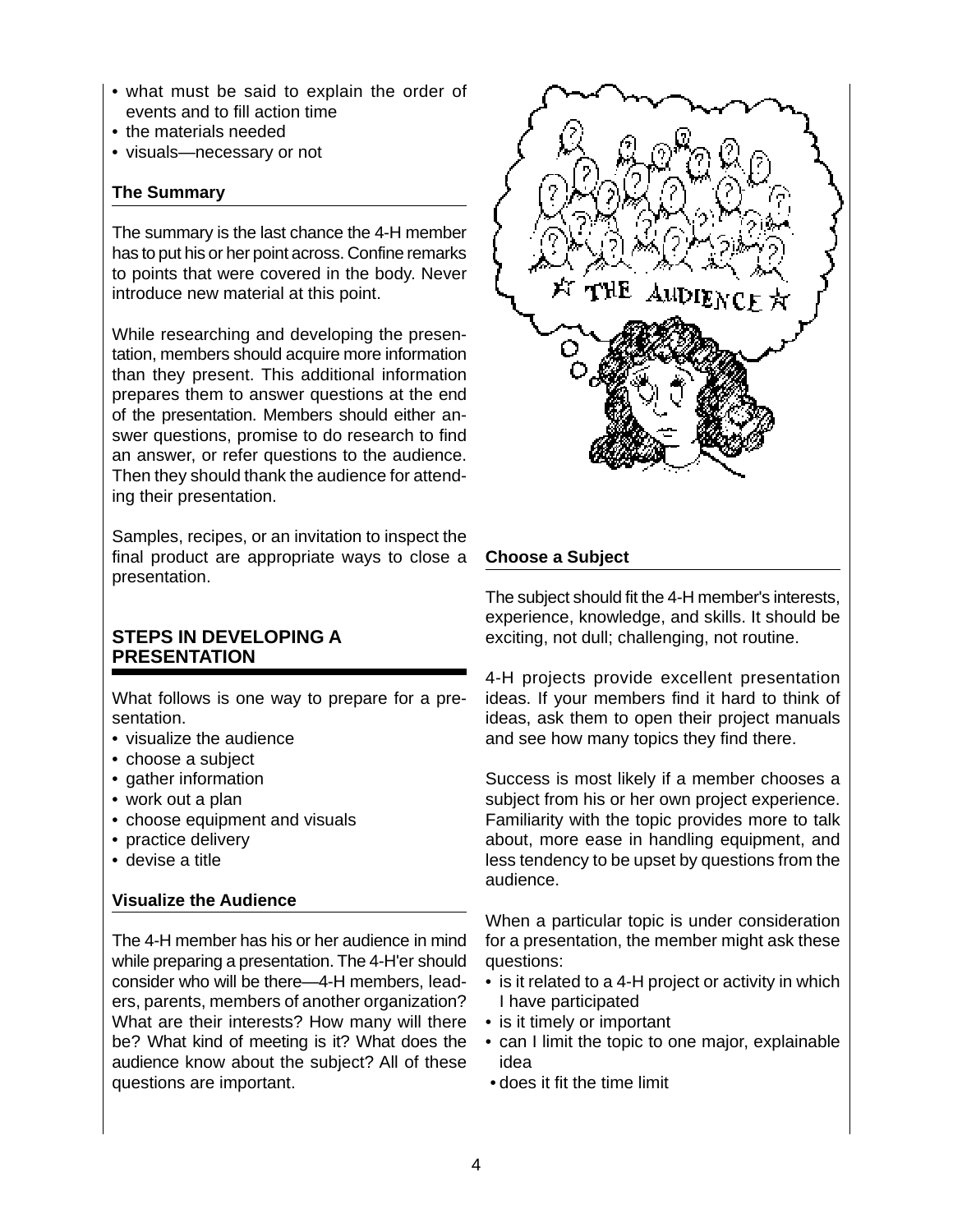If the answer to each of these questions is "Yes," it is a good topic and the member is ready for the next step.

# **Decide on a Goal**

What will the presentation accomplish? Is it to entertain? Stimulate? Convince? Is it to help others learn? Or to show what the member knows? Or both? The member should decide on the response wanted from the audience, and work toward that goal. The beginning member's goal may be simply to show others what has been learned. Experienced 4-H members may want not only to show what they know, but also to convince members of the audience to try what they present.

# **Gather Information**

Gathering information and researching the demonstration subject is by far the most valuable purpose of the activity. Make members aware of the many resources they may use. Then help 4- H members be selective in choosing resources. Use accurate and up-to-date material in all 4-H demonstrations.

Good information is contained in 4-H project and activity manuals. Extension agents can also suggest publications from Washington State University and other resources. Magazine articles and pictures often suggest interesting and attractive ways to present material. Textbooks can be used for more facts and examples. 4-H members can contact local people who are experts in their professional fields. They can also write to manufacturers for ideas. Some test kitchens, for example, have been glad to share reports on their testing and research with 4-H members.

# **Work Out a Plan**

Organization is essential to a good presentation and contributes to clarity and good use of time. A carefully thought out, fairly detailed plan is highly recommended. Younger members are not expected to have as detailed a plan as older members.

The plan helps the member present:

- material in a logical and understandable sequence
- it helps create a balance between explaining and showing
- a plan ensures that visuals, equipment, and supplies all convey information

#### **Choose Equipment and Visual Aids**

The success of a presentation depends on the use of appropriate tools and equipment and on the effective use of visuals. What is shown in a presentation is as important as what is said.

Equipment should be:

- designed for the job; makeshift arrangements show a lack of preparation
- accepted and recommended by authorities
- clean and in good working condition

Visuals, including such things as posters, charts, models, and pictures should be:

- used only where really needed; have members use the real thing wherever possible; if a demonstration is clear without visuals, don't use them
- large enough to be seen
- lettered large enough and dark enough to be seen by the audience
- uncrowded; it is better to use two or three charts than to have too much information on one
- neatly done and clean
- on heavy cardboard that will not buckle or bend

Use models for only one of two purposes: to reduce large objects such as animals, furniture, or buildings to a practical scale or to enlarge small operations such as electrical work, sewing techniques, etc., so the audience can see them better. If models are used, they should be well constructed and actually do the intended job.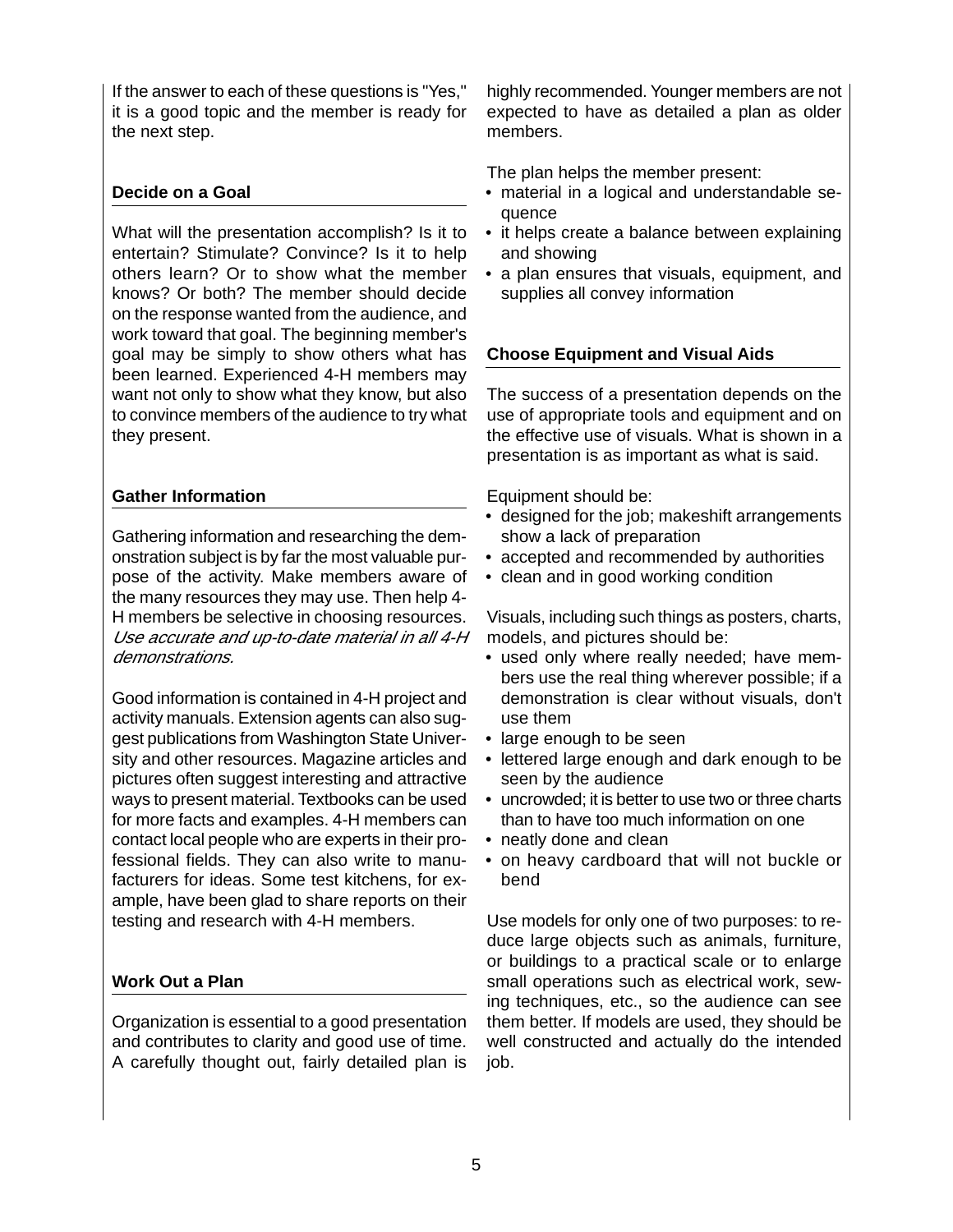

Encourage members to use the following techniques in handling equipment and visuals:

- make a list of equipment and supplies needed
- use trays to assemble equipment and supplies
- arrange trays on an extra table placed to the side or in back
- plan the arrangement to avoid reaching across
- keep the table clear in front so people can see
- handle props carefully and quietly; have a folded towel under bowls or pans
- keep the work surface clean; have damp cloths, sponges, paper towels handy; tape a paper sack to table back for garbage
- check posters, charts, and easels before beginning for proper sequence and to see that each is secure
- use step shelves, slant boards, clear bowls, or mirrors to be sure each part of the presentation is visible

Each visual should be tested using these questions:

- is it needed
- does it focus attention
- is it neat and simple
- is it easy to use
- does it fit smoothly into the presentation

A "yes" answer on these points indicates a good choice of visuals.

**Remember, visuals must be visible. Use the following tables to choose letter size and thickness, colors of letters, and background.**

#### **Letter Size for Visibility\***

| <b>Distance</b> | <b>Letter Size</b> | <b>Line Thickness</b> |
|-----------------|--------------------|-----------------------|
| 10 feet         | $1/2$ inch         | $3/32$ inch           |
| 20 feet         | $3/4$ inch         | $1/8$ inch            |
| 50 feet         | 2 inches           | 5/16 inch             |
| 100 feet        | 31/2 inches        | 11/16 inch            |
| 300 feet        | 11 inches          | 2 inches              |

\* Assuming good light, good eyes, and good color.

# **Color Combinations for Visibility**

- 1. Black on yellow
- 2. Black on orange
- 3. Yellow-orange on navy blue
- 4. Bottle green on white
- 5. Scarlet-red on white
- 6. Black on white
- 7. Navy blue on white
- 8. White on navy blue
- 9. Yellow-orange on black
- 10. White on black
- 11. White on bottle green
- 12. White on scarlet-red
- 13. White on purple
- 14. Purple on white
- 15. Navy on yellow
- 16. Navy blue on orange
- 17. Yellow on black
- 18. Scarlet-red on yellow
- 19. Yellow on navy blue
- 20. Purple on yellow
- 21. Purple on orange
- 22. White on emerald green
- 23. Bottle green on yellow
- 24. Scarlet-red on orange
- 25. Emerald green on white
- 26. Yellow on purple
- 27. Orange on purple
- 28. Bottle green on orange
- 29. Emerald green on yellow
- 30. Orange on yellow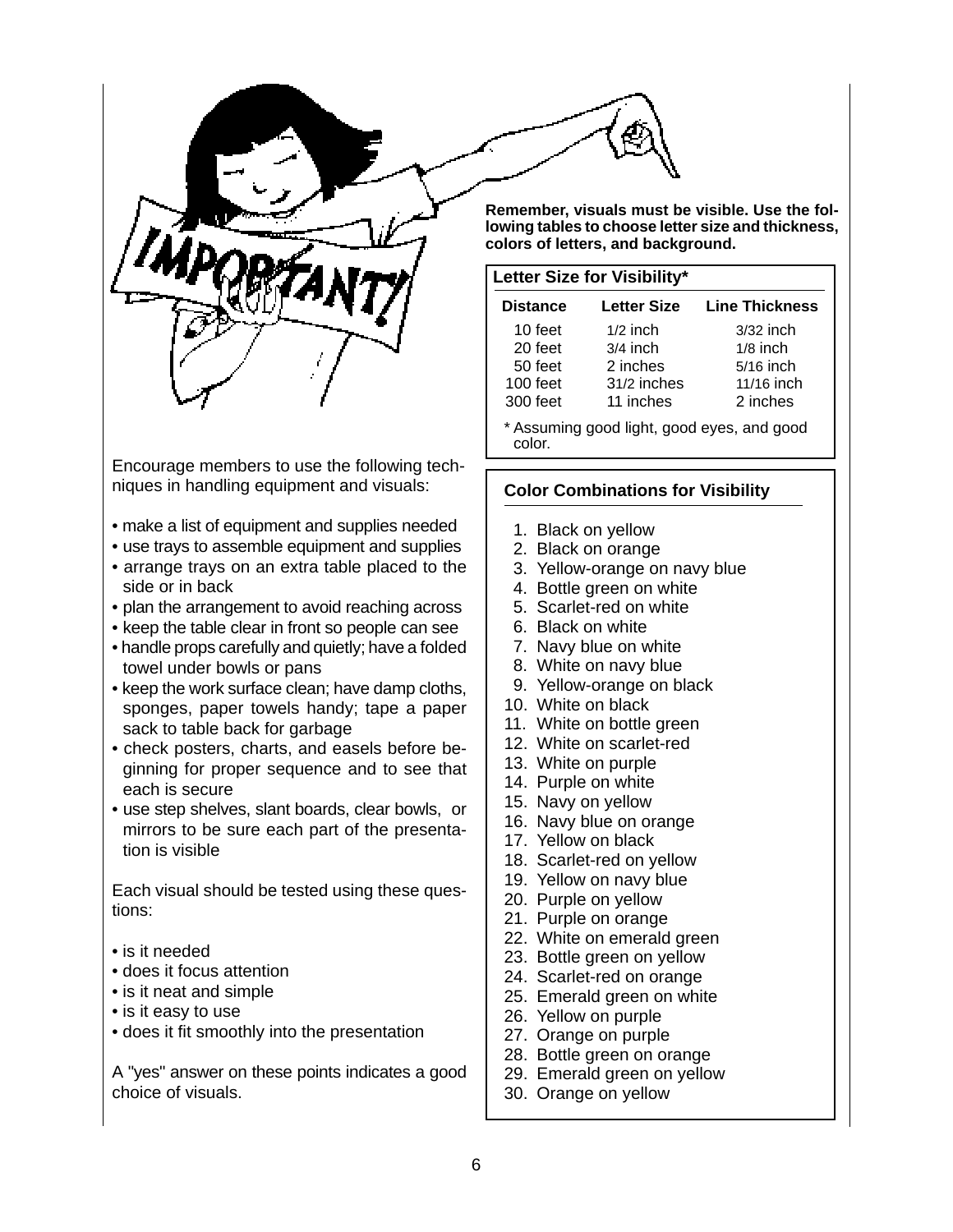#### **Practice Delivery**

Practice is important. Each time the presentation is reviewed, the presenter can see whether ideas are in order and are supported with examples, illustrations, or quotations.

Practice helps 4-H members:

- synchronize action and explanation
- do things in logical order
- stay within the time limit
- know whether or not there is sufficient information on the subject
- use equipment skillfully
- know that special equipment is functioning correctly

When preparing contest presentations, arrange practices before several audiences—members, leaders, or parents. Their suggestions on these points will add polish.

- **Posture**—stand tall, do not lean on table or twist one foot behind the other
- **Eye contact** with the audience—talk to the people
- **Voice**—including not only pitch, but also speed of delivery
- **Mannerisms** may be distracting to the audi-• ence—pushing back hair, rocking back and forth, etc
- **General appearance**—one dress rehearsal •helps the member assess the overall performance

#### **Consider the Title**

The title is the last step in preparing a presentation. Encourage the member to concentrate on the idea for the presentation and develop it first. The title will come later.

Most effective titles are short, descriptive, and image-provoking. A title should suggest the presentation subject without telling the whole story.

# **EVALUATION**

As a 4-H leader, ask yourself:

• to what extent did the 4-H member assume

responsibility in planning and presenting his or her presentation

- did the presentation lead the member into new learning or expanded interest in 4-H
- did the member grow in maturity through participation in the presentation program

Although we look upon 4-H presentations as a way for members to acquire increased confidence and poise, greater knowledge, and more selfreliance, *presentations are often competitive.* 

The 4-H'er will measure success in terms of personal feelings of satisfaction, the response of the audience, and the rating of the judges. 4-H members may understand the process better if leaders explain the job of the public presentation judge and what this person is expected to do.



The tasks of the judge are to:

- rate each public presentation according to an acceptable standard
- select public presentation winners when appropriate
- give reasons for judging decisions
- give constructive suggestions

In making decisions, judges evaluate presentations using the 4-H presentation evaluation form (C0430). They question presenters to clarify their presentations or to test their knowledge or background. Judges are instructed to ask questions only on material covered in the presentation. Judges base decisions on results of the presentation evaluation form and on total impact of the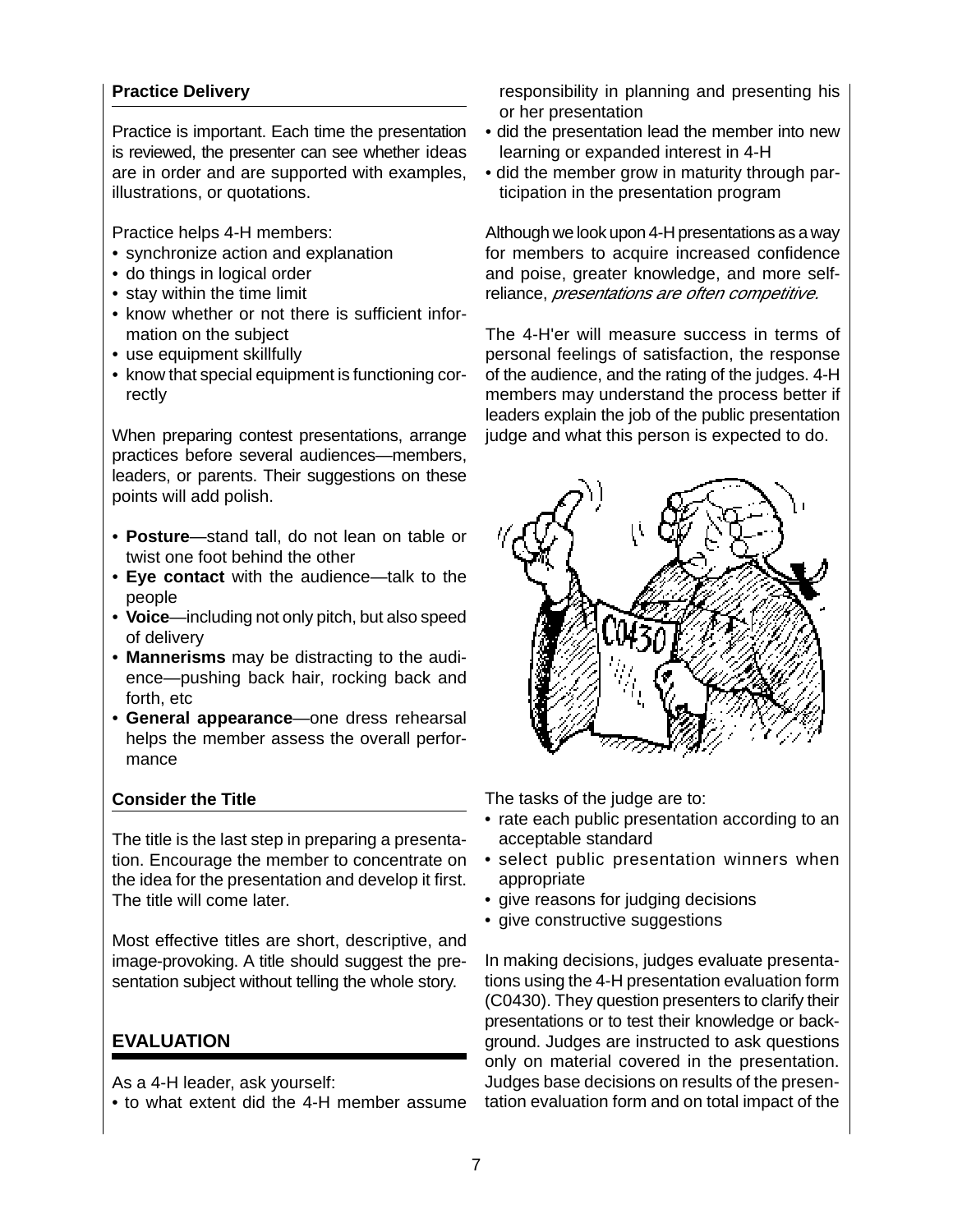presentation on judge and audience. They encourage the presenter and give either oral or written suggestions for improvement.

Leaders and parents can help members accept the judge's decision and can sustain member interest in giving competitive presentations by:

- acquainting members with the evaluation form judges use by using the form during practice.
- giving members verbal approval often, so tangible awards do not become the only form of recognition
- helping members understand that participation in competitive events is a worthwhile activity regardless of where they place

# **DEVELOPING PUBLIC PRESENTATION IDEAS**

Finding the right topic for a public presentation is often a challenge. You can help members choose and develop an appropriate topic using these hints and your own creativity.

Encourage 4-H members to choose familiar subjects that they enjoy. Make suggestions to stimulate members' thinking. Observe 4-H members' interests and accumulate resource materials to support their research. Help members develop outlines of their presentations. Provide opportunities for 4-H members to practice. Be sure members develop a new public presentation each 4-H year. Help 4-H members find audiences for their presentations such as extension and general public organizations, service clubs, homemaker clubs, granges, other youth groups, forums, youth rallies, state conferences, conventions, etc.

Public presentations are an integral part of every member's total 4-H experience. Your role is essential to the success of the young people with whom you will work. Use your imagination, be creative, and expect the best. You'll be glad you did!

# **APPENDIX**

#### **Public Presentation Ideas**

#### **Agricultural Engineering**

- 1. Tractor Projects
	- a. Air, Fuel and Heat Equals Combustion
	- b. Care and Maintenance of a Battery
- 2. Small Engine Projects
	- a. Tune-up of a Small Engine
	- b. Preparing the Lawnmower for Winter Storage
	- c. The Carburetor—Mouth of the Small Engine

#### 3. Electric Energy

- a. Grounding for Electric Safety
- b. Simple Electrical Repairs
- c. Conserve Energy with Insulation
- 4. Automotive
	- a. Keep Your Spark Plug Sparkling
	- b. For the Life of Your Battery
	- c. Let Your Engine Breathe

#### **Wildlife**

- 1. Skinning Techniques for
	- a. Nutria
	- b. Beaver
	- c. Raccoon, etc.
- 2. How to Build a
	- a. Woodduck Nesting Box
	- b. Woodduck Nesting Box from Old Tires
	- c. Bird Feeder
	- d. Duck Blind
- 3. How to Build Water Sampling Equipment for Wildlife Field Studies

#### **Horse**

- 1. Saddle Cleaning and Care
- 2. Showmanship or Horsemanship
- 3. Hoof Care
- 4. Worming the Horse (Internal Parasites)
- 5. Feeds for Horses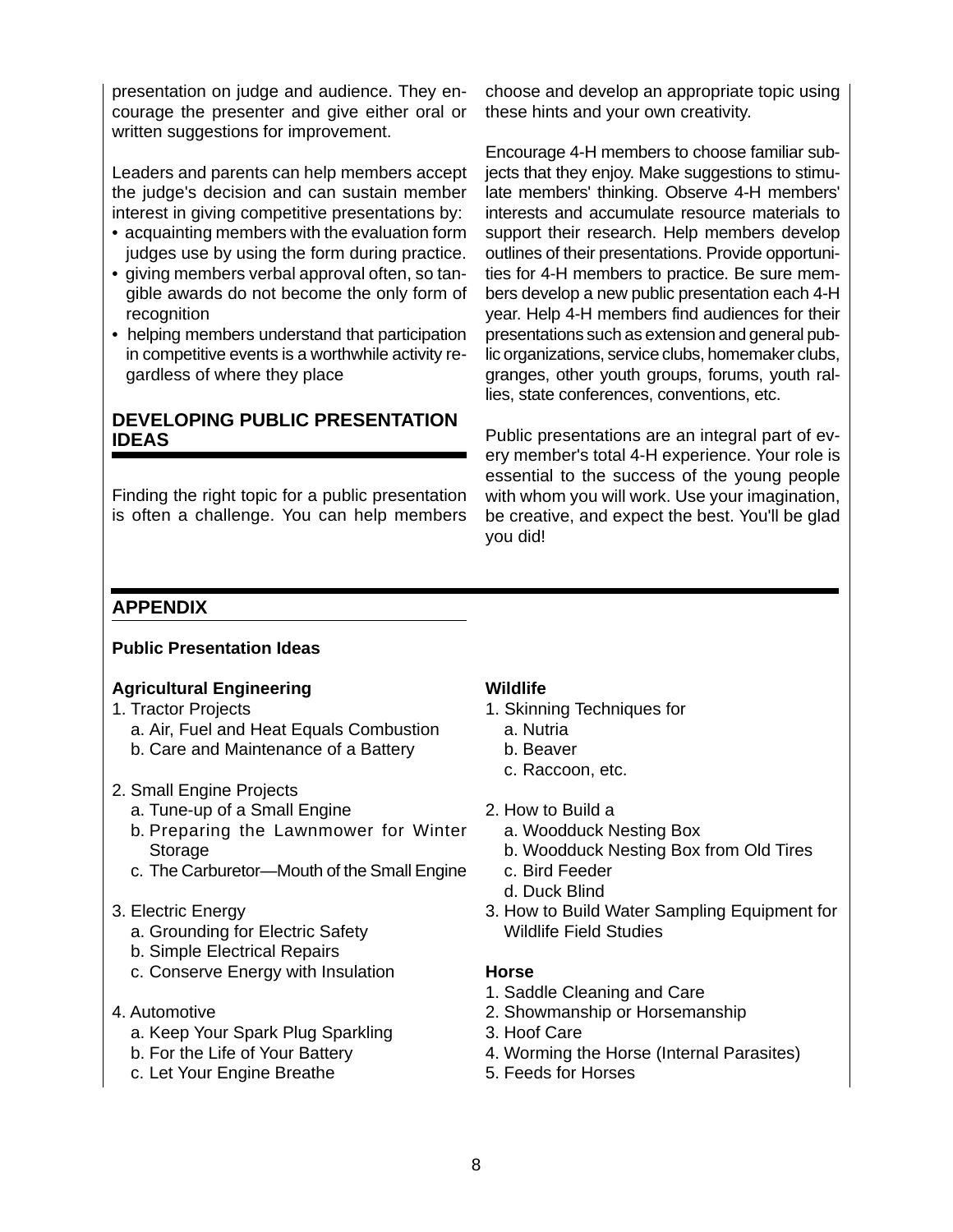- 6. Horse Safety
- 7. Determining the Age of a Horse by Its Teeth
- 8. Grooming

#### **Home Economics**

#### Clothing

- 1. Castoffs to Showoffs—recycling clothes
- 2. Put a Little Trim in Your Life—ways to apply and use trim on clothes, home accessories
- 3. A Pressing Engagement—when and how to use pressing equipment when sewing
- 4. Methods for Marking Fabrics
- 5. Matching Stripes or Plaids
- 6. Stay Stitching
- 7. Selecting and Using Shears

#### Family Life

- 1. Playdough Fun with a Little One
- 2. Learning about Colors (using paint or plastic colored transparencies)
- 3. Learn a New Skill (making a toy that helps a child)
- 4. Bathing the Baby
- 5. Making an Accordion Book for Children
- 6. Making "Paint Brush" Cookies

#### **Health and Safety**

- 1. Health
- a. First Aid
	- b. Care of Teeth
	- c. Exercise
- d. Health Care and Nutrition for Future Mothers
- 2. Safety
	- a. Lifting Heavy Objects
	- b. Using Striking Tools
	- c. Smoke Detectors and Fire Extinguishers
- 3. Bicycle
	- a. Adjusting a Bike to Fit
	- b. Repairing a Tire
	- c. Customizing a Bicycle

#### **Home Environment**

- 1. Color Planning—color in home decorating
- 2. Furniture Arrangement
- 3. Furniture Selection—furniture facts and shopping tips
- 4. You Can Make It—furnishings to make and use
- 5. First Aid for Furniture—simple repairs
- 6. Creative Wall Hangings from a Cardboard Loom
- 7. Weaving Chair Seats

#### **Management**

- 1. How to Write a Check
- 2. Making a File for Important Papers
- 3. Organize Your Closet

#### **Nutrition**

- 1. Snacks that Are Within My Bounds (Weight and Nutrition Wise)
- 2. It's My Life—foods I need
- 3. Eating Out and Staying Within Bounds
- 4. Foods and the Athlete
- 5. Canning Low Acid Vegetables (Snap Beans)
- 6. Canning Fruit (Pears or Peaches)
- 7. Making My Favorite Preserves
- 8. Freezing Vegetables
- 9. Freezing Fruit
- 10. Freezing Foods for Special Occasions
- 11. Food Gifts
- 12. Why Be Concerned about Weight
- 13. Break Your Fast
- 14. How to Get More Milk Each Day
- 15. Nutritious Snacks
- 16. The Art of Kneading Bread
- 17. Fondue Fun with Cheese
- 18. Super Simple Scrambled Eggs
- 19. Spice and Egg Cookery
- 20. The Art of Stir-Fry Vegetables

#### **Plant Sciences**

- Agronomy
	- 1. Taking a Soil Sample
	- 2. How to Test Seed for Germination

#### **Forestry**

- 1. Forest Tree Planting
- 2. Christmas Tree Shearing
- 3. Chain Saw Safety
- 4. Paper Making

#### **Horticulture**

- 1. Autumn Imagination
- 2. Country Corsages
- 3. Designing with Flowers
- 4. Creating with Dried Flowers
- 5. Spotlighting the Seasons